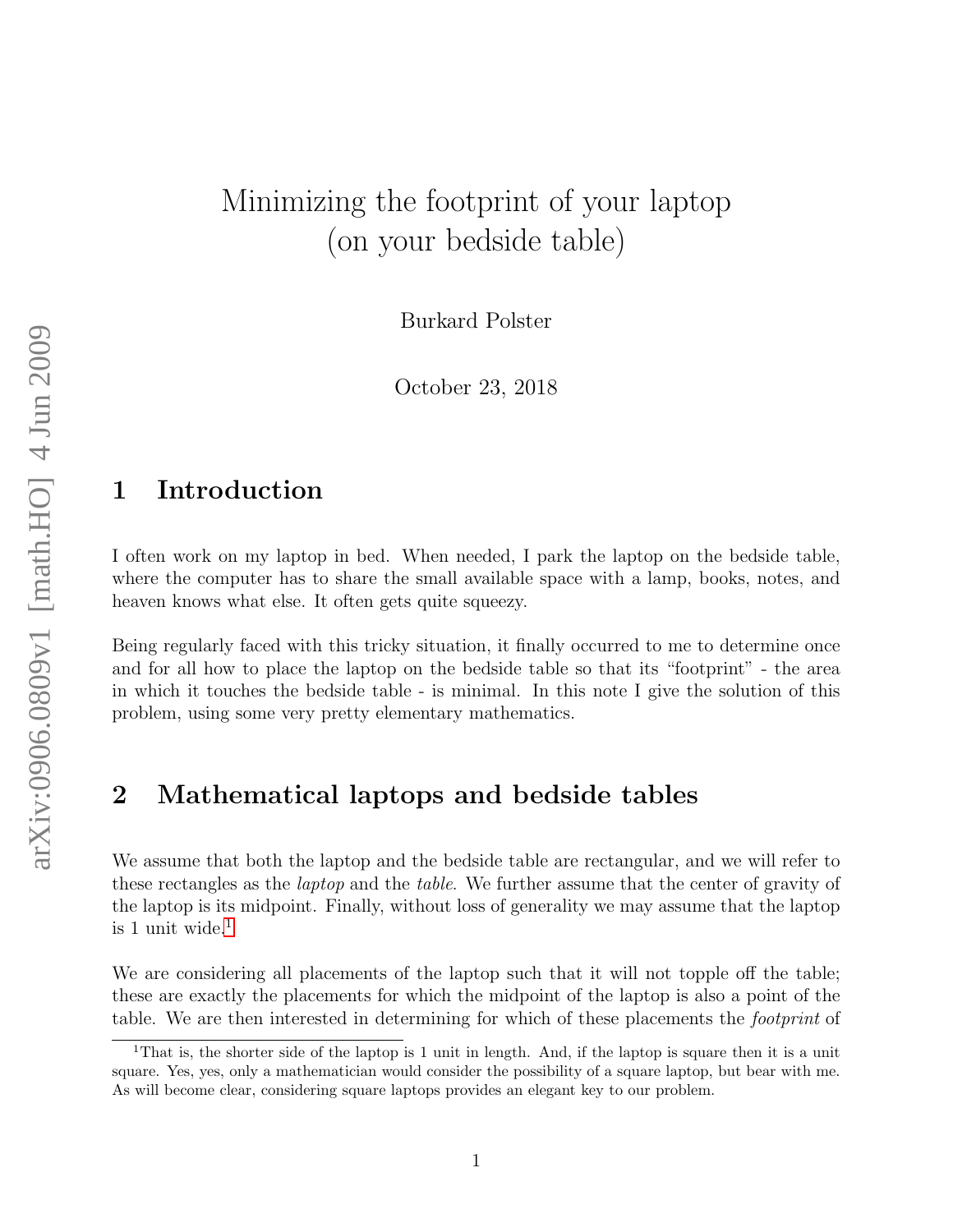the laptop is of minimal area; here, the footprint is the common region of the laptop and the table.

In all reasonable circumstances, the optimal answer to this problem will always resemble the arrangement in Figure  $1<sup>2</sup>$  $1<sup>2</sup>$  $1<sup>2</sup>$  This optimal placement is characterized by the fact that the midpoint of the laptop coincides with one of the corners of the table and the footprint is an isoceles right triangle.



Figure 1: No (stable) placement of your laptop on a bedside table has a smaller footprint.

<span id="page-1-0"></span>The proof is divided into two parts. First, we consider those placements for which the midpoint of the laptop coincides with one of the corners of the table: we prove that among such placements our special placement has smallest footprint area. Then, we extend our argument, proving that any placement for which the laptop midpoint is not a table corner must have a greater footprint area.

### 3 Balancing on a corner

We begin by considering a right-angled cross through the center of a square, as illustrated in the left diagram in Figure [2.](#page-2-0) Whatever its orientation, the cross cuts the square into four congruent pieces. This shows that if we place a unit square laptop on the corner of a sufficiently large table, its footprint will always have area  $1/4$ , no matter how the square is oriented; see the diagram on the right.

<span id="page-1-1"></span><sup>2</sup>"Reasonable circumstances" means in reference to laptops and tables of relative dimensions close to those of the real items. In the nitty gritty of this note we'll specify the exact scope of our solution, and also what happens in some unrealistic but nevertheless mathematically interesting scenarios.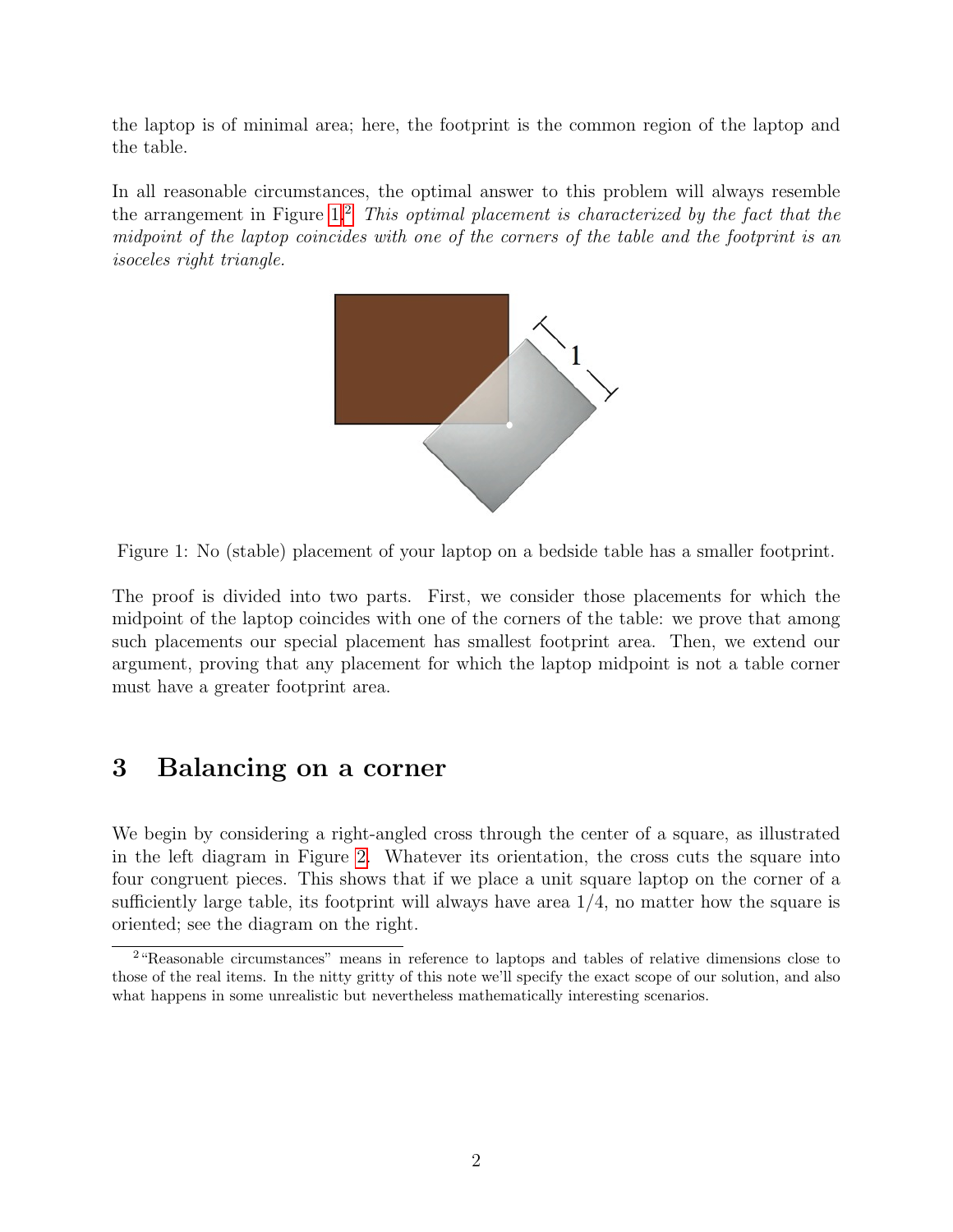

<span id="page-2-0"></span>Figure 2: A square laptop with midpoint at a corner will have a footprint area of 1/4.

Next, consider a non-square laptop with its midpoint on the corner of a large table, as in Figure [3.](#page-2-1) We regard the footprint as consisting of a blue part and a red part, as shown. Our previous argument shows that, as we rotate the laptop, the area of the blue part stays constant. On the other hand, the red part only vanishes in the special position shown on the right. We conclude that this symmetric placement of the laptop uniquely provides the footprint of least area.



<span id="page-2-1"></span>Figure 3: The blue regions have the same area, and so the right footprint is smaller.

These arguments required that the table be sufficiently large. How large? The arguments work as long as the rotated square never pokes off another side of the table. So, since the short side of the laptop has length 1, we only require that the shortest side of the table be at least of length  $1/\sqrt{2}$ ; see Figure [4.](#page-3-0)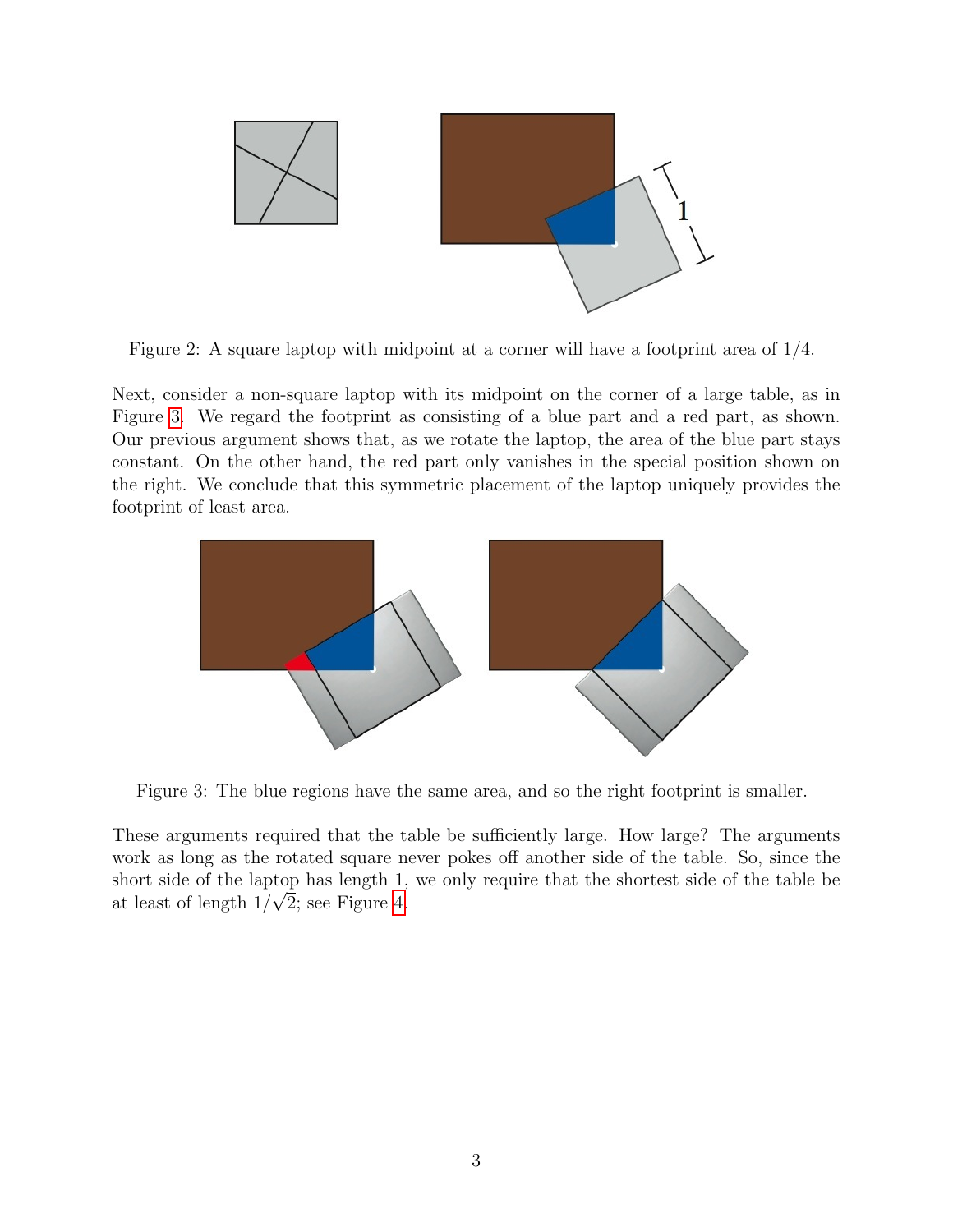

<span id="page-3-0"></span>Figure 4: Our corner argument works for relatively small tables.

## 4 In the corner is best

We now want to convince ourselves that the minimal footprint must occur for one of these special placements over a table corner.

We start with a table that is at least as wide as the diagonal of the square inscribed in our laptop; see the left diagram in Figure [5.](#page-3-1) Place the laptop anywhere on the table. Now consider a cross in the middle of the laptop square, and with arms parallel to the table sides.



Figure 5: If the table contains the square highlighted on the left, then at least one of the quarters of the square on the right is contained in the footprint of the laptop.

<span id="page-3-1"></span>As we saw above, the cross cuts the square into four congruent pieces. Furthermore, wherever the laptop is placed and however it is oriented, at least one of these congruent pieces will be part of the footprint: this is a consequence of our assumption on the table size. Finally, unless the midpoint is over a corner of the table, this quarter-square region clearly cannot be the full footprint.

Putting everything together, we can therefore guarantee that our symmetric corner arrangement is optimal if the table is at least as large as the square table in Figure [5.](#page-3-1) This square ment is optimal if the tai<br>table has side length  $\sqrt{2}.$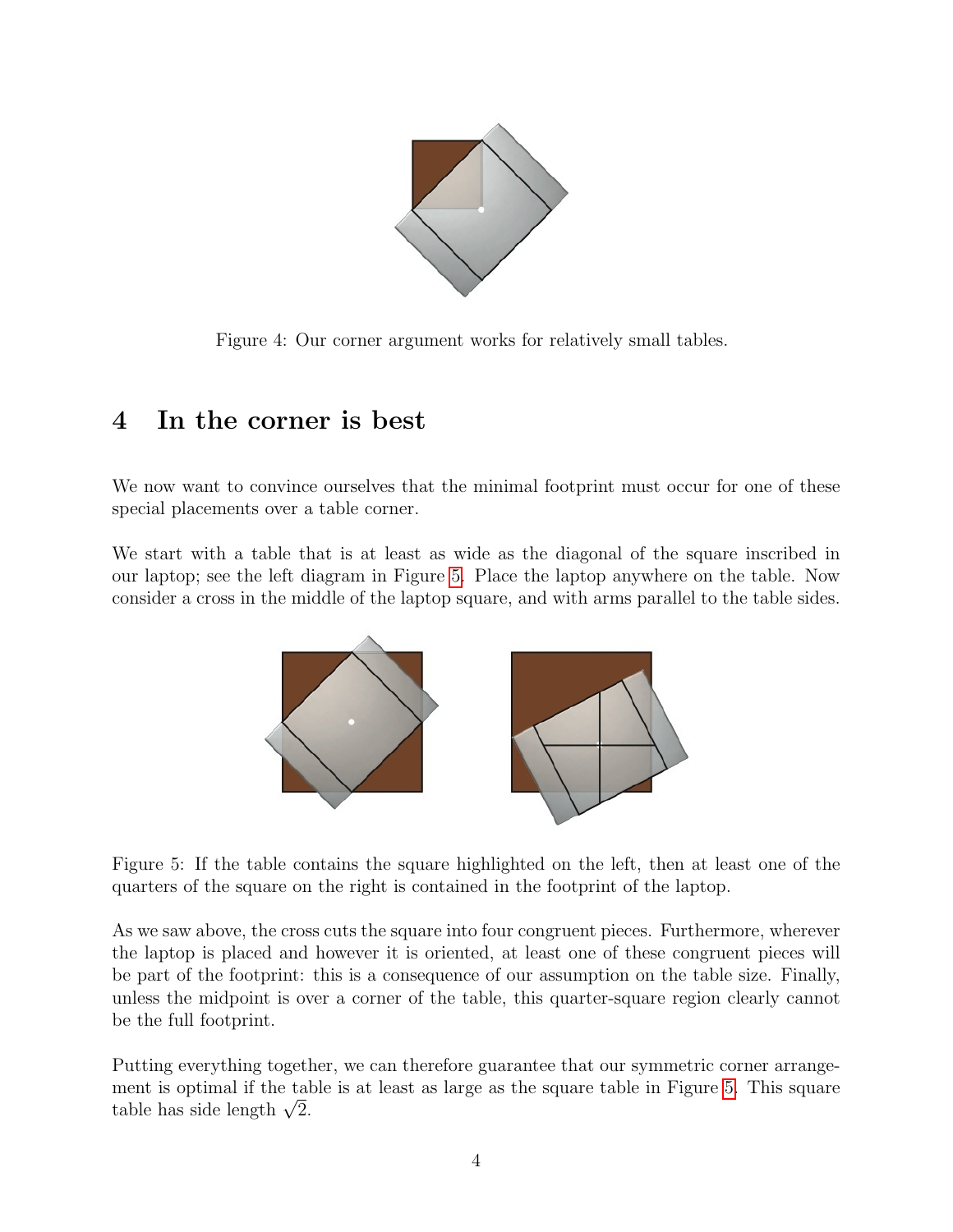By refining the arguments above, we now want to show that our solution holds for any table that is at least 1 unit wide. Since our laptop is also 1 unit wide, this probably takes care of most real life laptop balancing problems.

Begin with a circle inscribed in the laptop square, and with the red and the green regions within, as in Figure [6.](#page-4-0) The regions are mirror images, and are arranged to each have area 1/4. Note that if the laptop is rotated around its midpoint, either fixed region remains within the laptop.



<span id="page-4-0"></span>Figure 6: Both the red and the green regions have the critical area of 1/4.

Now place the laptop on the table with some orientation. Suppose that the laptop footprint contains a red or a green region, or such a region rotated by 90, 180, or 270 degrees; see Figure [7.](#page-4-1) Then it is immediate that the footprint area for the laptop in that position is greater than 1/4.



<span id="page-4-1"></span>Figure 7: The footprint area is at least  $1/4$ , for the laptop midpoint in either the blue or brown region.

In fact the footprint may not contain such a region. However, this will be the case unless the laptop midpoint is close to a table corner, in one of the little blue squares pictured in Figure [7.](#page-4-1) On the other hand, if the midpoint is in a blue square then the footprint will contain one of the original quarter-squares of area 1/4; see the diagram on the right side of Figure [7.](#page-4-1)

At this point we summarize what we have discovered so far.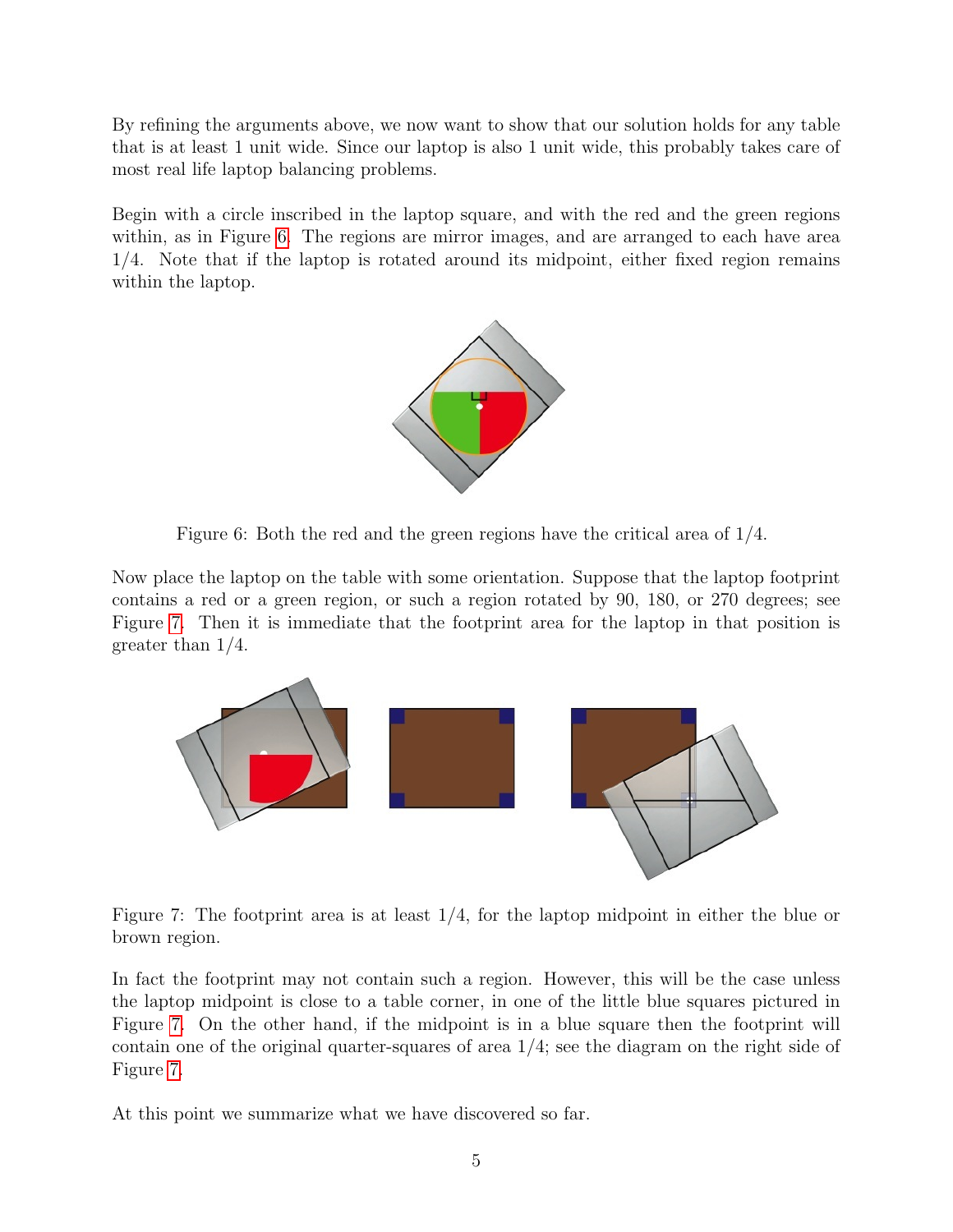Theorem 1 Consider a laptop that is 1 unit wide and a table that is at least 1 unit wide. If the laptop is not a square, then the placement of the laptop on the table that gives the smallest footprint is shown in Figure [1.](#page-1-0) If the laptop is a square, then the minimal area footprints are for placements for which the midpoint of the laptop coincides with a corner of the table.

### 5 Odds and ends

What if you are the unlucky owner of a really small bedside table? First of all, it is usually not difficult to determine the best placement for a specific laptop/table combination. To get a feel for this, and for what to expect in general, consider Figure [8,](#page-5-0) where we balance a laptop on square tables of different sizes.



<span id="page-5-0"></span>Figure 8: Balancing a laptop on the corners of squares of different sizes.

Here are some simple observations, applicable both to square and non-square tables:

- 1. If your table is really tiny, the footprint will always be the whole table, no matter where the laptop is placed. This will be the case if the table diagonal is no longer than half the width of the laptop.
- 2. Suppose that the (square or non-square) table diagonal is just a little bit longer than half the width of the laptop, ensuring that if part of the table sticks out from underneath the laptop, then this part is a triangle cut off one of the corners of the table.

In this case, if a table corner is sticking out and if the laptop midpoint is not at the opposite corner, then it is easy to see that simply translating the laptop to this opposite corner will lower the footprint area. Consequently, the minimal footprint will correspond to one of these special placements. For a square laptop, the minimal footprint occurs when the protruding triangle is isosceles. This is not terribly surprising. What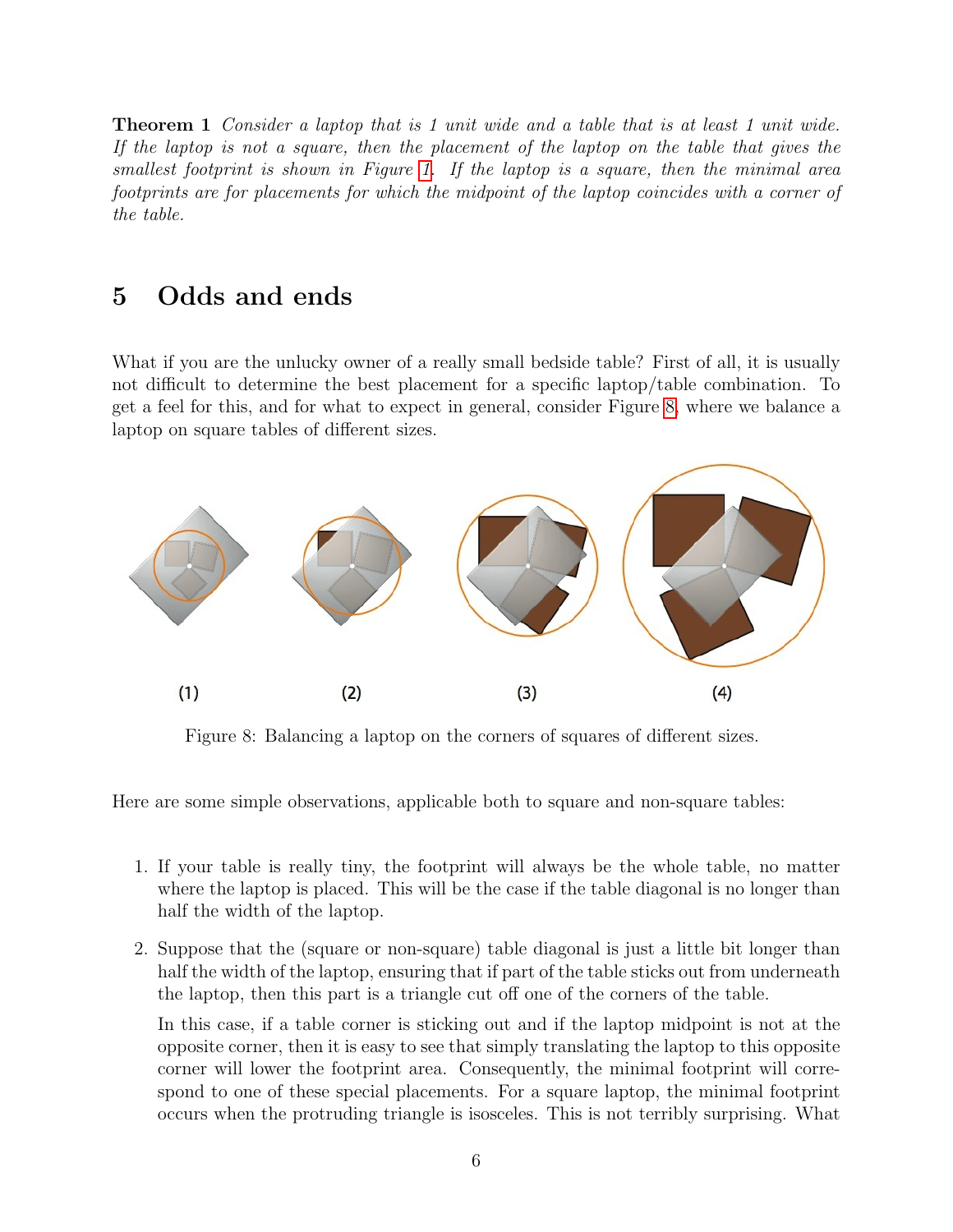may be surprising is that this is not at all obvious to prove; a descent into the land of nitty gritty seems unavoidable.

For non-square tables, the optimal placement will not necessarily correspond to an isosceles table corner sticking out. To see this, consider a very thin table. Then the only way a corner can stick out is if the table diagonal is almost perpendicular to the long side of the laptop. This precludes an isosceles triangle part of the table sticking out; see Figure [9.](#page-6-0)



<span id="page-6-0"></span>Figure 9: Balancing the laptop on a very thin table with a tiny piece of the table showing.

- 3. From here on things get even more complicated: all the problems that we mentioned for the last scenario plus many-sided, odd-shaped footprints, no easy way to see why the best placement should be among the placements for which the midpoint of the laptop is one of the corners, etc.
- 4. From here on our theorem applies.

We end this note with some challenges for the interested reader (in likely order of difficulty):

- Extend our theorem to include all tables that are at least  $1/$ √ 2 wide. (The table shown in Figure [4](#page-3-0) has these dimensions.)
- Turn Scenario 2 discussed above into a theorem (are there pretty proofs?).
- Prove the Ultimate Laptop Balancing Theorem, that includes everything that your lazy author did and did not cover in this note: arbitrary location of the center of gravity, starshaped laptops and jellyfish-shaped tables, higher-dimensional tables and laptops, etc.

Have Fun, and Good Luck!